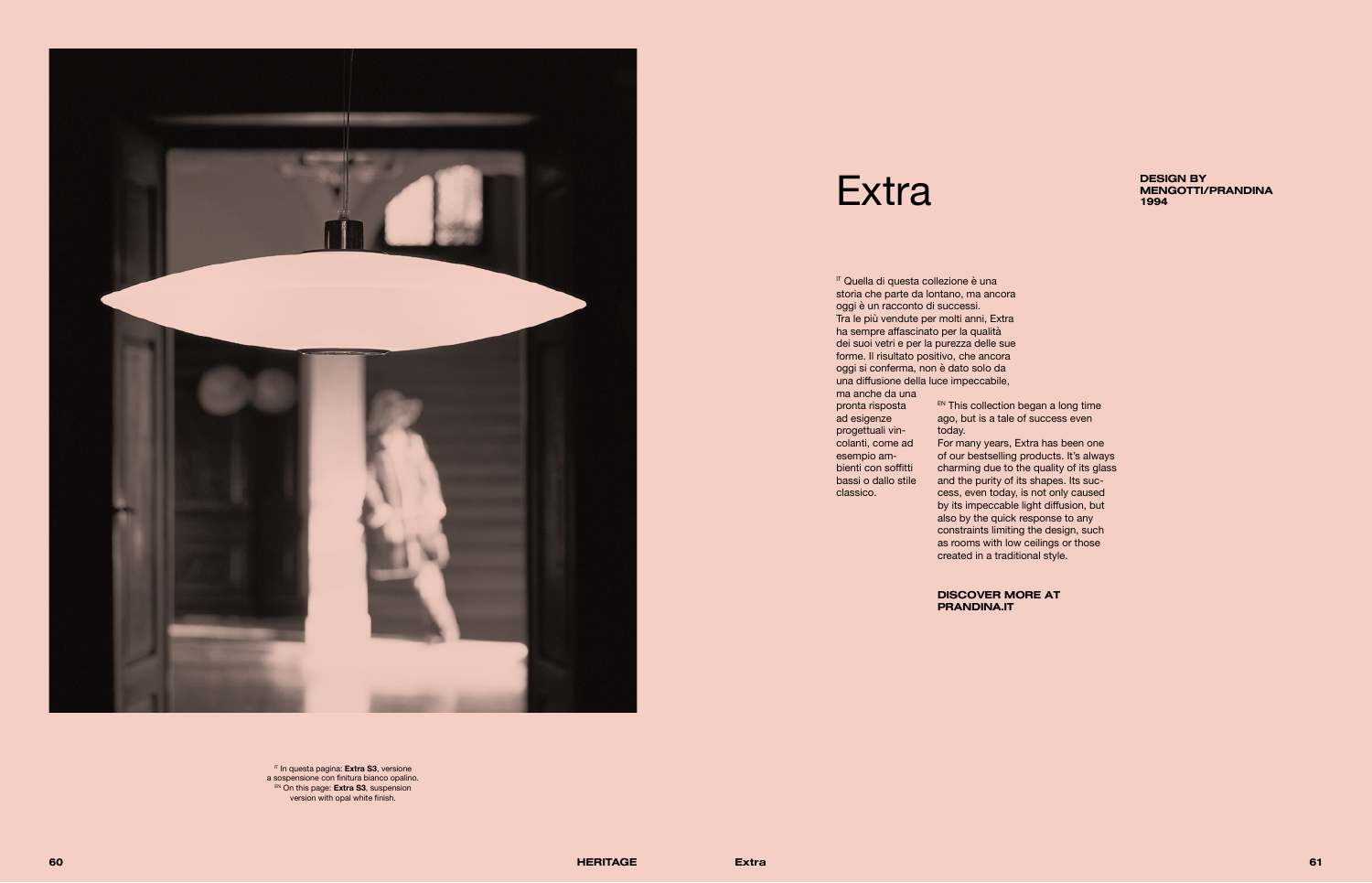



IT In questa pagina: **Extra S3**, versione a sospensione con finitura specchio / bianco opalino. EN On this page: **Extra S3**, suspension version with mirror / opal white finish.

IT Nella pagina successiva: **Extra S3**, versione a sospensione con finitura specchio / bianco opalino. EN On the next page: **Extra S3**, suspension version with mirror / opal white finish.